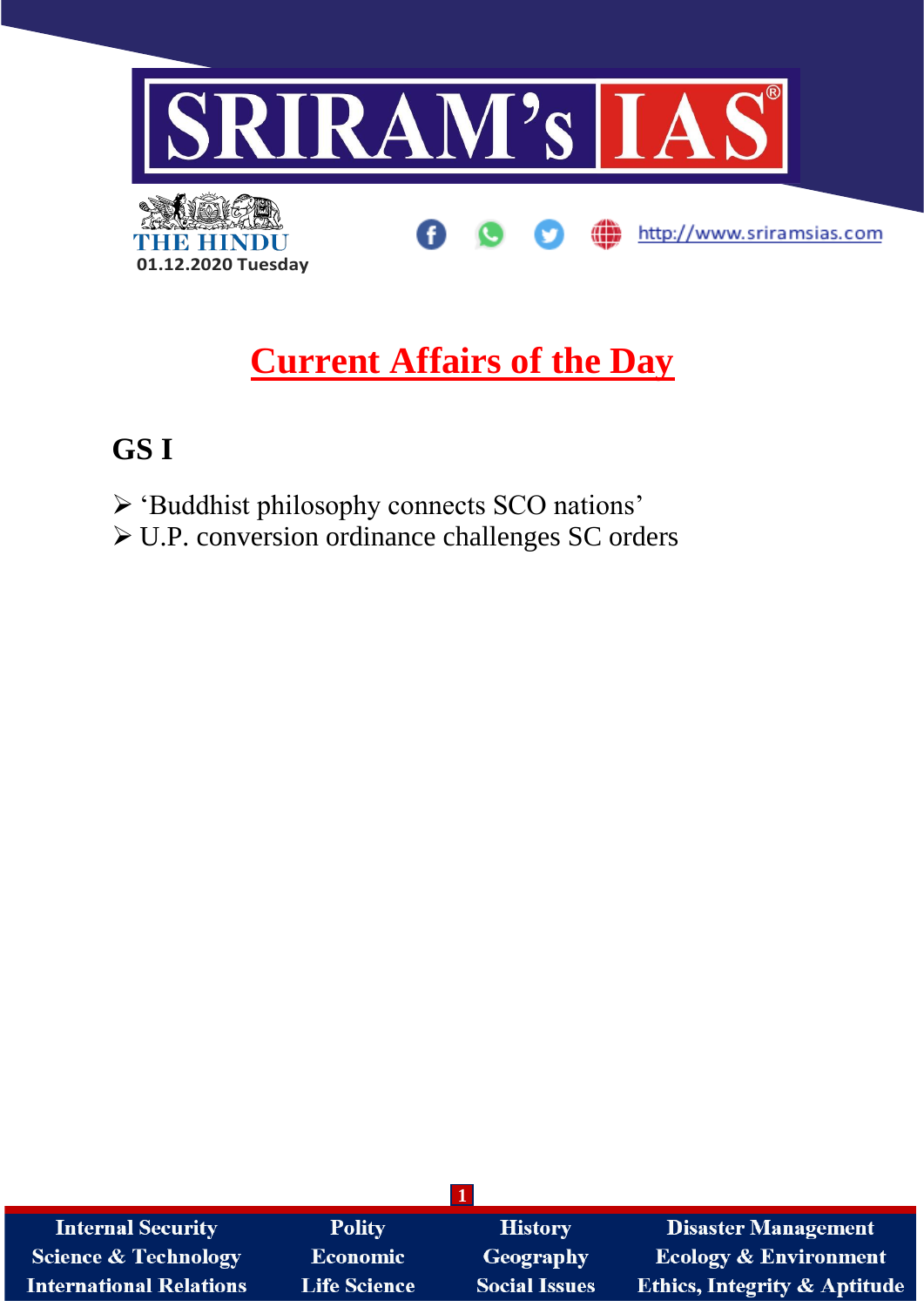

### **'Buddhist philosophy connects SCO nations'**

**News:** A virtual exhibition on the shared Buddhist heritage of the Shanghai Cooperation Organisation (SCO) countries was launched by Vice-President M. Venkaiah Naidu during the virtual meeting of the SCO Council of Heads of Government.

#### **Highlights:**

- 1. Buddhist philosophy and art of Central Asia connect SCO countries to each other.
- 2. The exhibition includes Buddhist treasures from India, including from the Gandhara and Mathura schools, Nalanda and Sarnath, in 3D format. Objects depicting the life of Gautam Buddha from Karachi, Lahore, Taxila, Islamabad, Swat and Peshawar museums are also included.

#### **Prelims:**

- 1. Gandhar, Mathura, Sarnath, Amravati Art.
- 2. Important sites in Life of Buddha
- 3. Types of Buddhism and their historic geographical spread

#### **Mains:**

- 1. Assess the importance of the accounts of the Chinese and Arab travellers in the reconstruction of the history of India. (Mains 2018)
- 2. Highlight the Central Asian and Greco-Bactrian elements in Gandhara art. (2019)

#### **Learn Through Graphics: Buddhism spread through Silk Route in Central Asia and Elsewhere**

| <b>Internal Security</b>        | <b>Polity</b>       | <b>History</b>       | <b>Disaster Management</b>              |  |  |  |
|---------------------------------|---------------------|----------------------|-----------------------------------------|--|--|--|
| <b>Science &amp; Technology</b> | Economic            | Geography            | <b>Ecology &amp; Environment</b>        |  |  |  |
| <b>International Relations</b>  | <b>Life Science</b> | <b>Social Issues</b> | <b>Ethics, Integrity &amp; Aptitude</b> |  |  |  |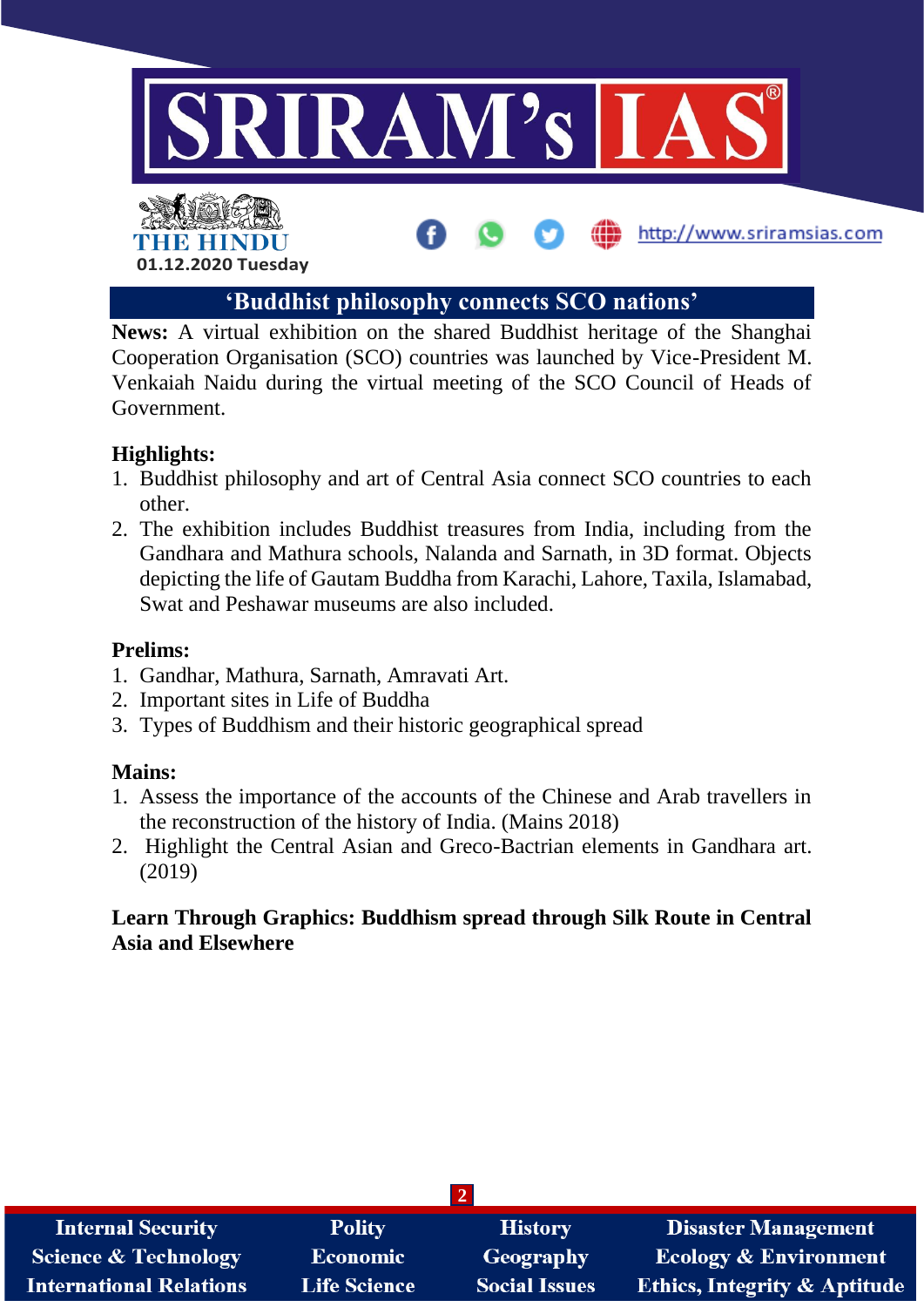